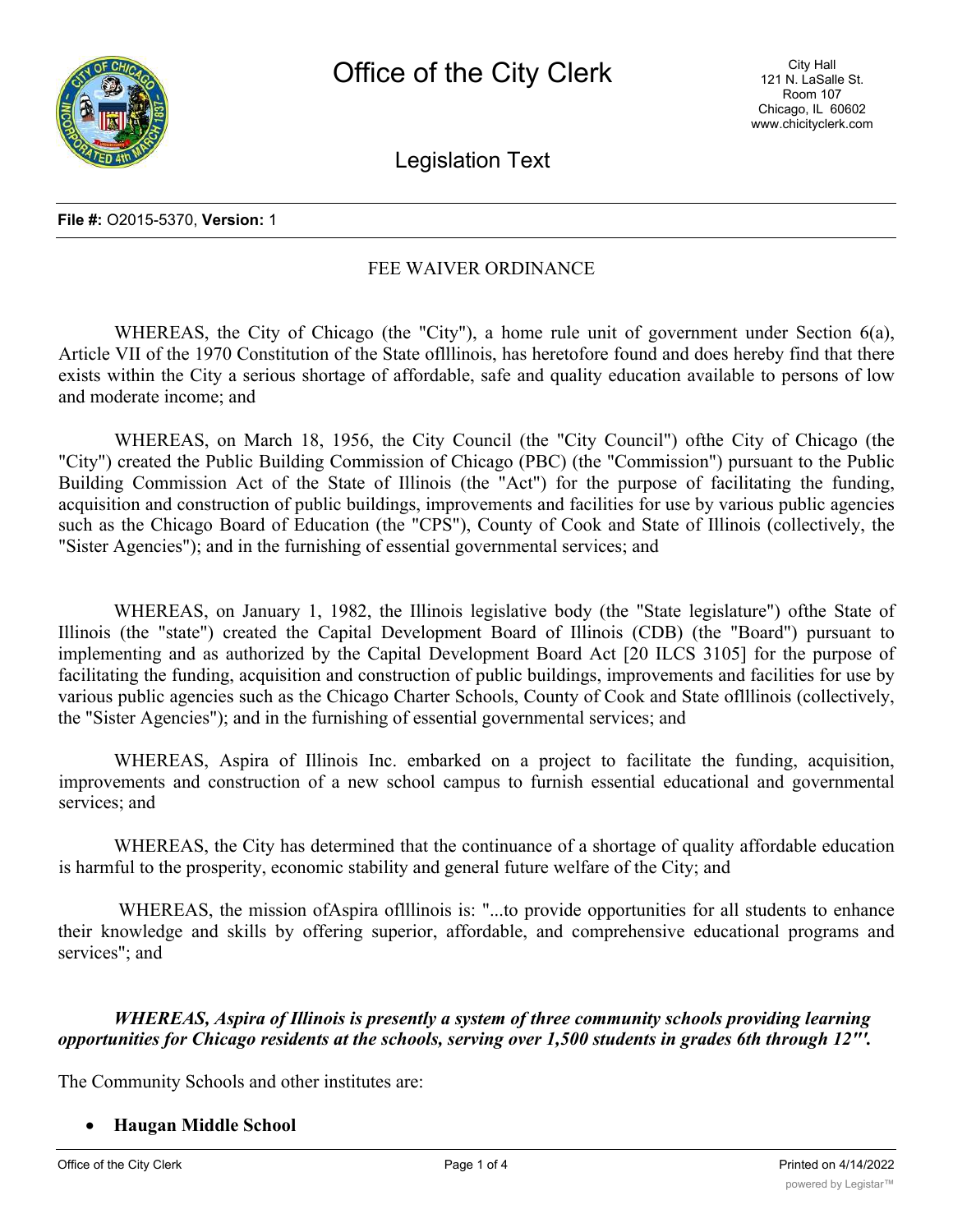- · **Early College High School**
- · **Business and Finance High School**

WHEREAS, Aspira oflllinois receives government subsidies and other donations to offset the high cost of education and at various locations is eligible to receive Tax Increment Financing (TIF) funds for capital improvements; and

WHEREAS, Aspira of Illinois' student enrollment is growing with new needs in a demanding changing job market with new requirements of physical facilities and technology, and

WHEREAS, Aspira oflllinois has endeavored to undertake the construction of buildings and facilities for use by such educational institutions in the furnishing of public educational services, and

WHEREAS, the City maintains a comprehensive municipal building code (the "Code") governing the construction, repair, maintenance and inspection of buildings in order to protect the public health and safety; and

WHEREAS, in order to determine compliance with the requirements of the Code, the City issues construction permits, various licenses and capacity cards and conducts periodic inspections which are financed in part by various fees imposed by the City for the examination of plans, issuance of permits, licenses and inspections; and

WHEREAS, contractors engaged to construct or remodel buildings and facilities for Aspira of Illinois are required to file numerous license and permit applications for original and renewed permits and to pay the fees and charges imposed for such permits and licenses; and

WHEREAS, the financial and administrative costs of complying with the Code including work hours spent in preparing applications, waiting for consideration and approval of applications and resulting delays is costly and impedes the efficient operation of Aspira oflllinois in the construction of buildings and facilities for the various educational buildings throughout the city; and

WHEREAS, the financial and administrative obligations imposed by the Code are deleterious to the City and to Aspira oflllinois who share the same tax base; now therefore.

## BE IT ORDAINED BY THE CITY COUNCIL

SECTION 1. Notwithstanding any provision of the Code ofthe City to the contrary, all permits for demolition, new construction, construction alteration, repair, renovation, rehabilitation and inspection of buildings and facilities by Aspira oflllinois of Chicago and its contractors for public or governmental use by the Board of Trustees of Aspira of Illinois shall be issued without charge, commencing April 01, 2012, for a duration not to exceed ten years from the noted commencement date (April 01, 2022) or upon the completion of projects in process within the City of Chicago's Department Agencies, ie. Buildings, Transportation exc.

SECTION 2. This Ordinance shall not absolve or release Aspira of Illinois or its contractors from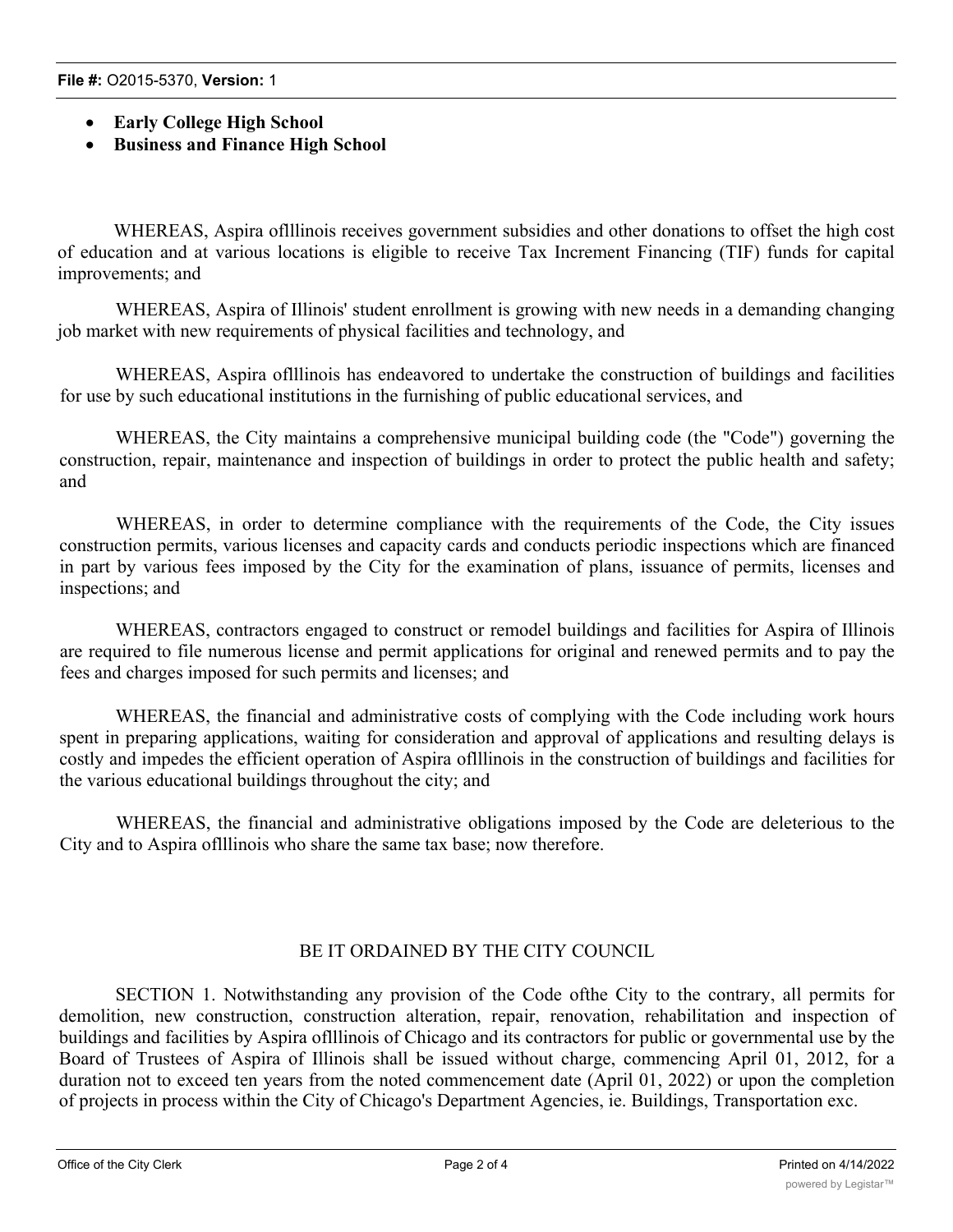SECTION 2. This Ordinance shall not absolve or release Aspira of Illinois or its contractors from compliance with the building and fire provisions of the Code including requirements for the filing of plans, the obtaining of permits and necessities for inspections.

SECTION 3. The Commissioners of Buildings, Transportation and Business Affairs and Consumer Protection and any other Agencies of the City of Chicago are authorized to establish, in cooperation with the Board of Directors of Aspira oflllinois, a system which enables Aspira oflllinois and its contractors to file and process applications in a manner which reduces the administrative burden of the organization.

SECTION 4. This ordinance shall be in full force and effect immediately upon its passage and approval.

# **EXHIBIT A Fees and Other Waivers**

## **Department of Buildings**

Waiver of Plan Review, Permit and Inspection Fees:

A.Building Permit:

Zoning

Construction/Architectural/Structural Internal

Plumbing and Sewers HVAC

Water for Construction Smoke

Abatement

- B. Electrical Permit: Service and Wiring
- C. Elevator Permit (if applicable)
- D.Wrecking Permit and all fees related, (if applicable)
- E. Fencing Permit (if applicable)

F. Fees for the review of building plans for compliance with accessibility codes by the Mayor's Office for People with Disabilities imposed by Section 13-32-310(2) of the Municipal Code of Chicago

#### G. **Capacity Card fees Department of Water**

#### **Management**

Tap Fees